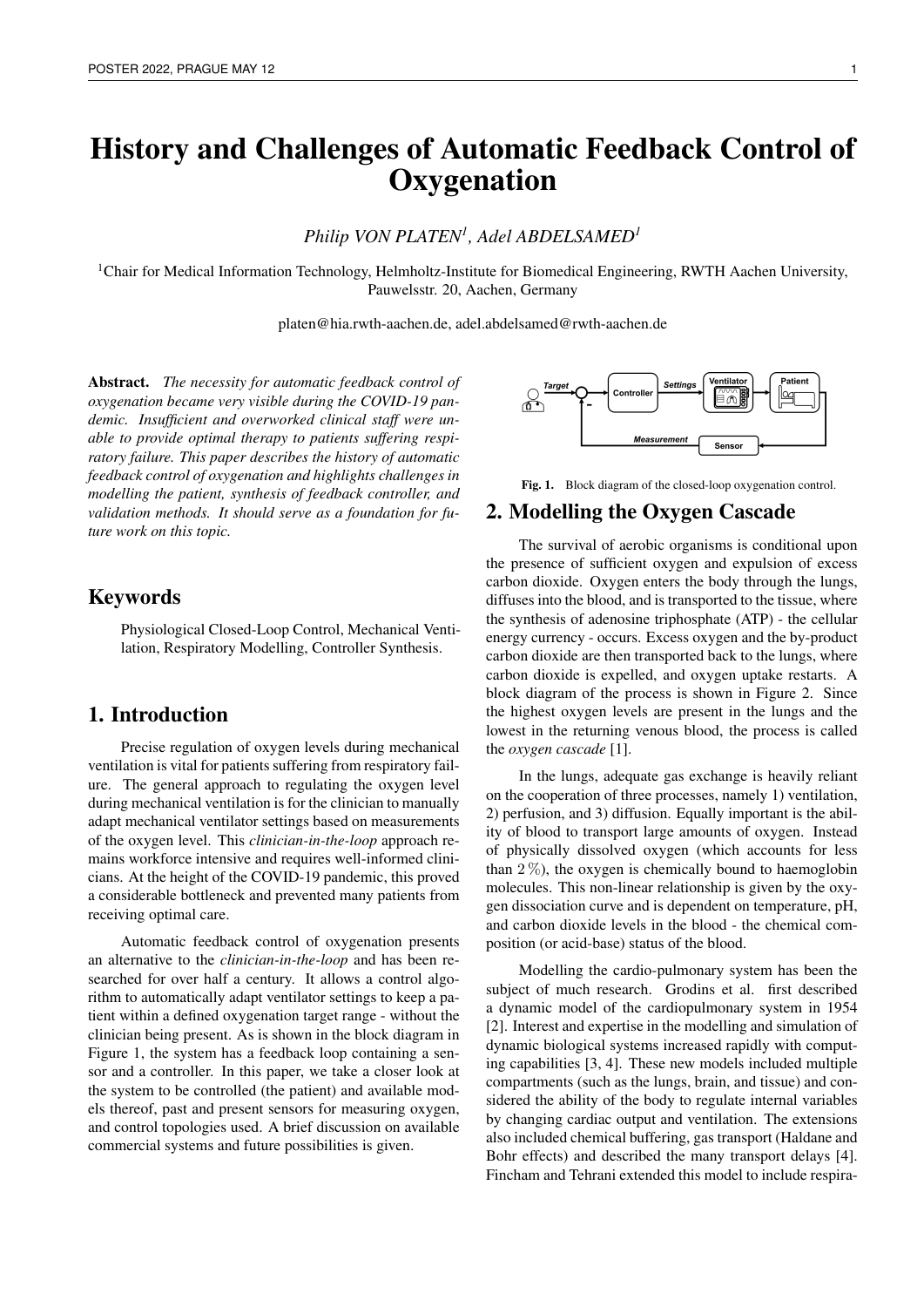

Fig. 2. Simplified representation of the cardiopulmonary model to show the oxygen cascade. The oxygen levels are expressed by partial pressure of oxygen in the inspired air  $(P_1O_2)$ , arterial blood  $(P_aO_2)$  and venous blood  $(P_vO_2)$ . The  $\dot{Q}$  is the cardiac output,  $\tau_{1,2}$  refer to transportation delays and  $\dot{V}_{O2}$  is the oxygen consumption in the cells.

tory work output, the Hering-Breuer reflex, and increased the timing resolution of the model showing intra-breath states [5].

As early as 1949, Riley et al. proposed a static threecompartment model for the pathological lung [6]. Their model included three compartments: the alveolar dead-space compartment (ventilation but no perfusion), shunt compartment (perfusion but no ventilation - also known as venous admixture), and the ideal alveolar compartment (matched ventilation and perfusion). Therefore, only the portion of the blood flowing past the ideal alveolar compartment is oxygenated. The other portion of deoxygenated venous blood is mixed with the newly oxygenated blood to give the arterial blood oxygen concentration.

Chiari et al. [7] used the shunt and dead-space compartment and improved descriptions of the acid-base levels in their extension of the Grodins model [4]. Vidal-Meto et al. considered the effect of diffusion impairment and expanded on the description of heterogeneous ventilation-to-perfusion ratios ( $\dot{V}/\dot{Q}$ -mismatch) in their model [8].

An important extension of the Riley model was presented independently by Roe et al. [9] and Karbing et al. [10]. They split the ideal alveolar compartment into seven [9] or two [10] compartments to better simulate the  $\dot{V}/\dot{Q}$ mismatch present in the lung. These models are only applicable to steady-state simulation; however, they bring crucial diagnostic information. They have therefore also been used in decision support systems for the intensive care unit [11].

#### 2.1. Linear and Reduced Order Models

The above described mathematical models are complex, higher-order, and are difficult to accurately parameterize. As such, for controller synthesis, linearisation and reduced-order models were used instead. The most common model is the first-order plus dead time (FOPDT) system, which simplifies the input-output relationship for small input signal variations ( $\Delta FiO_2$ ) to:

$$
G(s) = \frac{\Delta SpO_2}{\Delta FiO_2} = \frac{K}{\tau \cdot s + 1} \cdot e^{-s \cdot T_d} \quad , \tag{1}
$$

where K is the open-loop gain,  $\tau$  is the time constant and  $T_d$ is the dead time. The open-loop gain of the linearised system can vary greatly and depends on the operating point chosen for the linearisation. Furthermore, the time constant and dead time depend on different factors, such as patient size and cardiac output, and include the measurement dynamics, as shown in the next section.

As an extension of the simple FOPDT representation, a Hammerstein model can be used to couple the static nonlinear models of Roe [9] or Karbing [10] with a linear dynamic model. In this case, the gain was determined by nonlinearity.

## 3. Measurement of Oxygen Levels

The clinical standard for measuring oxygen levels is the partial pressure of arterial oxygen  $(P_aO_2)$ .  $P_aO_2$  is only measurable invasively and is currently limited to discrete blood gas analysis. Previously, intravascular sensors, such as the umbilical arterial oxygen electrode sensor, were available for the continuous measurement of  $P_aO_2$  in preterm infants [12]. The use of intravascular sensors has ceased (due to slow reaction time and lack of commercial systems) and was replaced by non-invasive sensors such as the transcutaneous gas sensor (on-the-skin) (tcO<sub>2</sub>) or the pulse oximeter to measure peripheral oxygen saturation  $(SpO<sub>2</sub>)$ , which is the most common feedback sensor.

However, these sensors include an increased and highly variable transportation path, from the aorta to the periphery, as well as the diffusion from peripheral arteries to the vascular epithelium [13]. The considerable variation in transport time is also well documented for the  $SpO<sub>2</sub>$  measurement. Studies showed that the measurement site (forehead, ear, finger, or toe), the body temperature of the patient, and the perfusion at the measurement site all significantly impact the reaction time of the sensor [14]. In addition, pulse oximeters guarantee an accuracy of  $\pm 2\n-3\%$  SpO<sub>2</sub> in a range of 70-100%. The accuracy degrades below 70% due to the absence of data for the empirical calibration process.

The limited accuracy and increased transport delay of the measurement need to be considered in the design of the automated system.

#### 4. Control Topologies

As explained above, the non-linear and time-varying dynamics of the cardio-pulmonary system, as well as the inter-patient variability in characteristics of respiratory fail-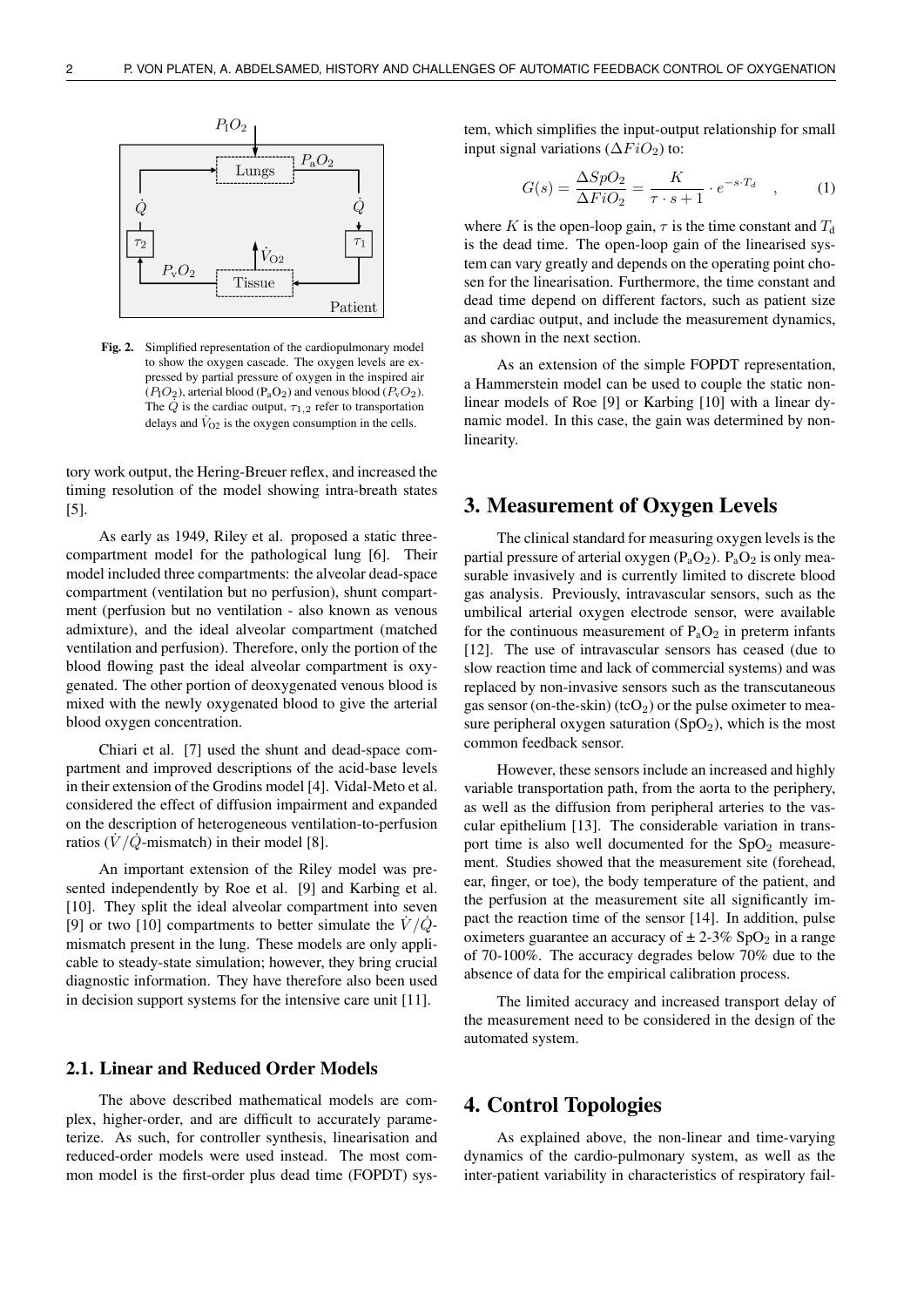

Fig. 3. Static non-linear relationship of  $FiO<sub>2</sub>$  to SpO<sub>2</sub> for different shunt fractions.



Fig. 4. Nyquist plot for the linearised models at a shunt of  $25\%$ .

ure make designing a stable and performant controller very challenging.

As an illustrative example, the patient is modelled using the Hammerstein model mentioned above. The static non-linearity is shown in Figure 3 for a shunt fraction of 25 %. The linear dynamics are described by a FOPDT, with unit gain, a nominal time constant of 25.4 sec and a dead time of 22 sec. Assuming we linearise the system at discrete values of  $FiO<sub>2</sub>$  the open-loop system can be estimated.

The Nyquist plot for the resulting linear open-loop models is shown in Figure 4. Clearly, the closed-loop response will vary greatly, possibly even becoming unstable if the controller is synthesised for the wrong linearisation point. Importantly, this illustrative example only includes the effect of an uncertain open-loop gain. The effect of an uncertain time constant and dead time make matters considerably worse. In particular, the uncertain dead time can lead to problematic decreases in controller performance.

The earliest feedback control of oxygenation was proposed by Mitamura et al. in 1975, but the controller was a simple *on-off* relay control for the oxygen mixer [15].

The proportional-integral-derivative controller, which is the industrial standard for feedback control, was used by several researchers for the control of oxygenation [16]. Since the standard form of the PID-controller does not allow large uncertainties in system parameters, an offline identification for each subject was performed, with the subsequent tuning of the PID-values [17]. Whilst this approach worked in animal trials, it is unrealistic to transfer it to an intensive care unit. The use of gain-scheduling was applied by Raemer et al., which partially compensated for the variation in openloop gain [18]. However, the initial tuning also required a manual identification to be performed.

An adaptive controller varies the control law depending on the online-identified system. Yu et al. employed a multiple-model adaptive control to match the current system model to a controller from the *a priori* tuned controller bank [19]. Dugdale et al. used a robust controller to guarantee stability for the worst-case open-loop gain, time constant and dead time [20]. Whilst this is a safe option, control action is normally very conservative and no dynamic response is presented in their paper. A combination of adaptive and robust controllers was used by Sano et al. [13]. An extensive review of the feedback control of oxygenation in presented by Claure et al. [21].

An alternative to the classical and modern controllers are the simple rule-based systems. Here, clinical protocols and clinical thinking are mimicked by rules. These were successfully applied by Waisel et al. [22] and Pomprapa et al. [23], but their decisions are based on quasi-static feedback signals.

## 5. Discussion

There has been much research both in the dynamic modelling of the cardio-pulmonary system and automatic feedback control of oxygenation. However, many of the complex, higher-order models are not directly useful for the synthesis of controllers. In addition, most of the models have not been independently validated [24].

As such, most researchers have relied on the simple first-order plus dead time model to design the controllers. Whilst early results for simpler controllers, such as the PIDcontrol, show some merit, a complete analysis of the robustness - both in performance and stability - has yet to be performed. Sano et al. [13] and Yu et al. [19] applied the most modern controller designs with varying degrees of success. At the same time, the increased complexity does not allow for transparency and understanding. This limits the ability to transfer the concepts to the intensive care unit.

The final and true test for automatic feedback control of oxygenation remains a clinical study, and the availability of commercial systems for closed-loop control of oxygenation in neonates is making this possible [25]. Early results show that patients spend more time in the target zone than *clinician-in-the-loop* systems [21].

In summary, despite the many advances in modelling and feedback control, the real breakthrough for modern control theory to be applied to automatic control of oxygenation